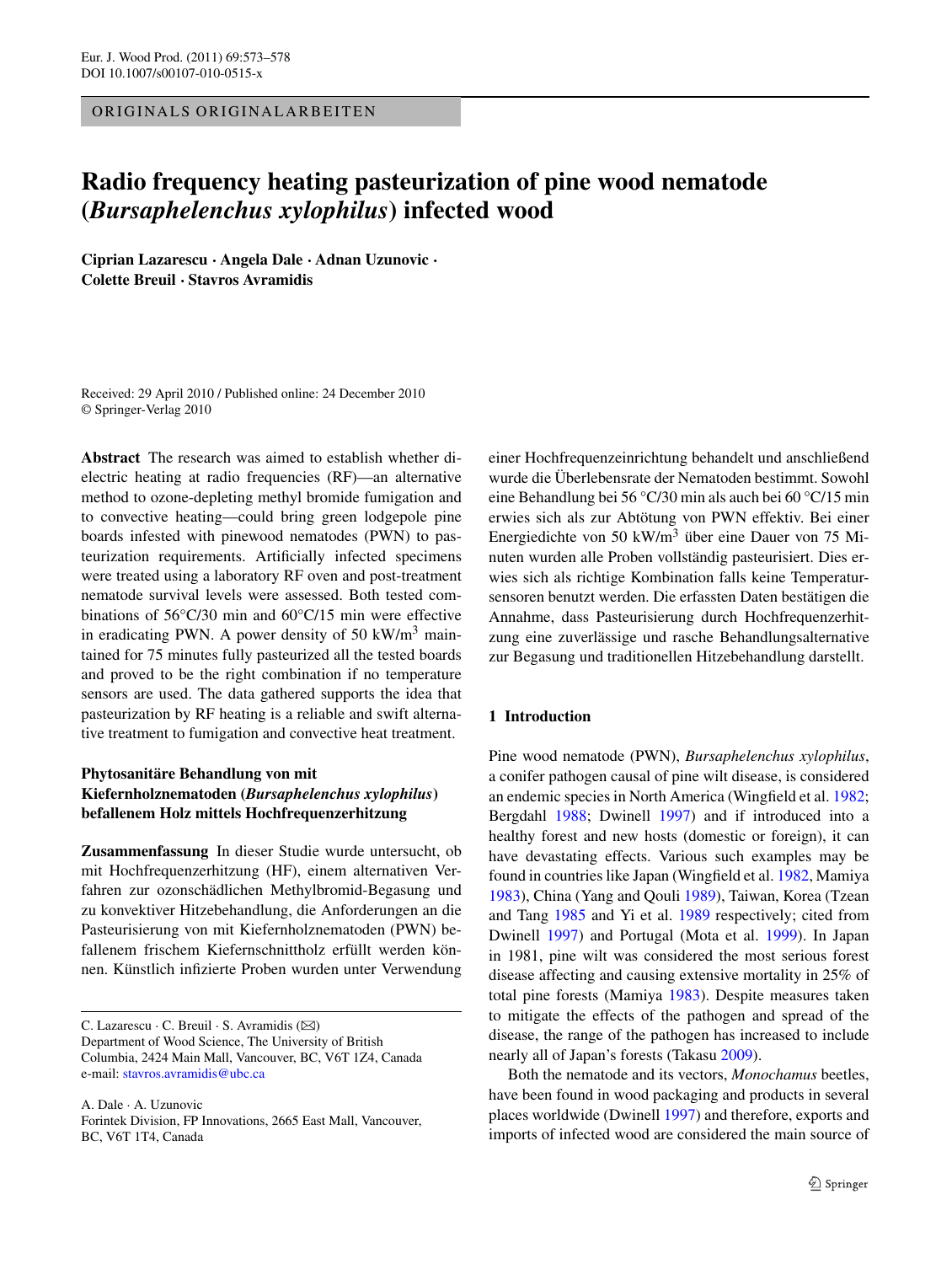introduction. In an attempt to prevent further introductions many countries have imposed restrictions on exports from areas where the PWN occurs, i.e., Canada. For instance, the European Plant Protection Organization (EPPO) listed *B. xylophilus* as an A1 quarantine pest and recommends prohibiting trade of coniferous plants from areas where the PWN occurs, unless acceptable phytosanitary treatments are implemented.

Acceptable treatment options include convective heating at 56°C for 30 minutes to the core of the wood or fumigation. The latter includes the use of an ozone-depleting chemical—methyl bromide (CH3Br)—which has been mandated by Montreal Protocol to be phased out. Questions have also been raised regarding the economics and practicality of traditional heat treatment methods where a large number of hours are needed to reach target temperature.

This study was designed to establish whether dielectric heating at radio frequencies (RF) could be a successful alternative treatment and bring specimens infested with nematodes to pasteurization requirements. Energy requirements, potential wood damage levels and the economics of the method were also considered.

# **2 Materials and methods**

#### 2.1 Nematode inoculation and evaluation

Forty freshly felled lodgepole pine (*Pinus contorta*) logs three meters long—were obtained from harvesting operations in south-east British Columbia, Canada. Preliminary tests included moisture content measurements to determine if the wood was adequate to sustain fungal and nematode growth. In order to establish a food source for PWN, bits of bark were partially scraped off the logs to create fresh wounds, and then the logs were sprayed with a mixture of mycelium from *Leptographium terebrantis*, and *L. longiclavatum*, *Ophiostoma montium* and *O. clavigerum*, *Phellinus chrysoloma* and *Trichaptum abietinum* in a 0.04% Tween80 and water solution. Log ends were sealed with end-seal (Intergard 740, International), piled on bearers above standing water, covered in tarp to maintain moisture content and high humidity and were kept in a shady location for 25 days.

Four isolates of *Bursaphelenchus xylophilus* were used to inoculate the logs where propagation and specimen inoculation procedures followed the one described in Hoover et al. [\(2010](#page-5-9)). Five hundred milliliter Erlenmeyer flasks containing 50 g of whole barley (Pro-Form™ Feeds) and 50 mL of distilled water were sterilized and inoculated with *Botrytis sp*. Flasks were incubated at 25°C until mycelial growth covered the barley. Nematodes were added and flasks were incubated at 15°C for approximately four weeks. Prior to inoculating logs, nematodes were collected in sterile water by rinsing the flask and their concentrations were determined using a Haemacytometer and adjusted to approximately 8000 nematodes per mL.

After fungal growth was established, the logs were inoculated with nematodes by drilling each with holes (10 mm in diameter, 20 mm deep) staggered in spiral fashion approximately 50 mm down for each 200 mm across. The holes pattern was repeated on the opposite side of each log. Afterwards, each hole was injected with approximately 8000 nematodes using a syringe dispenser (Nichiro Co, Ltd., model 8100), plugged with wooden hemlock dowels and sealed with waterproof wood glue (Titebond III).

#### 2.2 Specimen cutting

Thirty logs, selected to have the largest diameters possible, were sawn into three 975-mm-long sections and each section into two boards (cross-section of  $40 \times 90$  mm) giving in total six boards per log (Fig. [1\)](#page-1-0). Two 30 mm thick samples per board (e.g. 10ab1 to 10 bc1 as shown in Fig. [1](#page-1-0)), were cut from the ends of the center boards and used to determine the moisture content and the number of nematodes for each individual board. The amount of time between nematode inoculation and board sawing for RF heat treatment ranged from 8 to 24 weeks for the final samples.

To be considered effective, a treatment must meet the Probit 9 statistical standard (Baker [1939\)](#page-5-10) which states that 99.9968% of the pests must be killed in a test of 100000 pests. In the current study, the number of nematodes per gram was calculated for each sample prior to treatment. These results were then used to calculate the estimated number of nematodes per board.

Samples were split along the boundary of heartwood and sapwood and weighed. Two sapwood sub-samples (3 to



<span id="page-1-0"></span>**Fig. 1** Sawing, sampling and labelling of the test boards **Abb. 1** Einschnitt, Probennahme und Kennzeichnung der Prüfkörper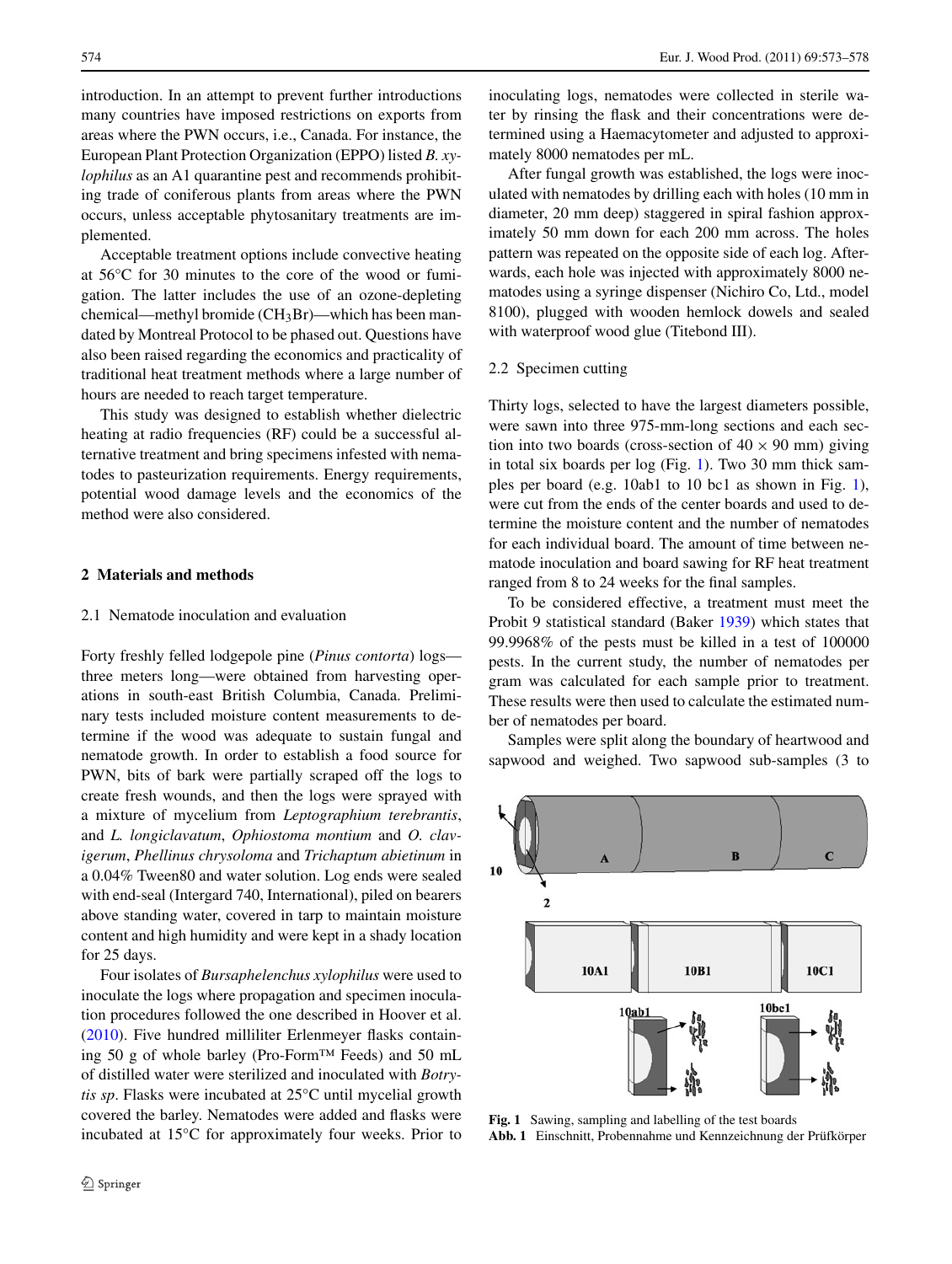6 grams) were chipped into matchstick size segments, weighed, wrapped in two layers of Kimwipe and placed into a Baermann funnel. Two more subsamples were used to measure the moisture content by the oven-dry method (ASTM D 1576). After 24 hours, liquid from the Baermann funnel was collected and nematodes were counted under a dissecting microscope.

<span id="page-2-2"></span>Following board RF heating, slabs were cut where the temperature sensors were located during treatment. Samples of 3 to 6 grams in weight were chiselled out directly adjacent to sensor positions (six locations per board) leaving a 5 mm buffer from the edge of the wood. Samples were chipped and processed with Baermann funnels as described above.

Each case's success was evaluated using the ratio between controls and RF-treated samples (Lazarescu et al. [2009\)](#page-5-11),

$$
K_p = ((R_{PT} - R_{AT})/R_{PT}) \cdot 100
$$
 (1)

where  $K_P$  is the kill percent,  $R_{PT}$  is the ratio of boards with nematodes to the total number of boards prior to treatment, and *RAT* is the ratio of boards with nematodes to the total number of boards after treatment. Any post-treatment area containing any number of nematodes is considered a failure.

#### 2.3 RF-heating scenarios

The RF heating was performed in a small  $(0.25 \text{ m}^3)$  experimental RF vacuum dryer (RFV in Fig. [2](#page-2-0)) a detailed description of which may be found in past publications (Avramidis et al. [1994;](#page-5-12) Lazarescu et al. [2009](#page-5-11)). The temperature was continuously monitored, throughout three treatment scenarios, using eight fiber optic sensors (probes) connected to a universal signal conditioning box (FISO UMI 8-channel, Technologies Inc., Quebec, Canada).

Two combinations of temperature/time durations were tested during this project: 56°C/30 min which is the recommended phytosanitation treatment for sanitizing wood packaging material by the Food and Agriculture Organization (FAO [2002](#page-5-13)) and a higher temperature for a shorter period of time of 60°C/15 min which could be a more effective and economically viable alternative.

# <span id="page-2-0"></span> $(a)$  $(b)$

**Fig. 2** (**a**) Photo and (**b**) computer drawing of the RFV-kiln **Abb. 2** (**a**) Foto und (**b**) Computerzeichnung der HF-Einrichtung

# *2.3.1 Scenario 1*

It aimed to emulate the heating process in single boards fully insulated from the adjacent environment (Fig. [3a](#page-2-1)). The insulation was designed to prevent convection heat losses to surrounding air from the sides and conduction heat losses to the top and bottom electrodes. Since the insulating materials polystyrene and polyethylene—have low dielectric coefficients this set up allowed a little more RF-power to be transferred to the wood specimens.

During these experiments the post-tested areas were divided into three groups: "over", "treatment" and "below". The "over" group included probes which indicated high temperatures, mostly around 70–80°C. The "treatment" group contained one or two sensors which reached and maintained either 56°C/30 min or 60°C/15 min. The "below" group included probes with temperature below the chosen pasteurization requirements, namely, around 40–50°C. The main strategy was to quantify the effect of three temperature levels over nematode survival.

The temperature probes were positioned in three planes located either close to the board ends (I and III) or in the middle part  $(II)$  (Fig. [3](#page-2-1), (b)). Nematode assessment after the treatment was done in areas located adjacent to the sensors. Eighteen (18) boards were tested in this scenario.

### *2.3.2 Scenario 2*

Fully pasteurized boards were targeted in this scenario. The experiments were interrupted when the last probe reached and maintained 56°C for 30 minutes or 60°C for 15 minutes. The insulation was made entirely from kiln dried (∼11% moisture content) lodgepole pine boards (Fig. [4\)](#page-3-0). This type of insulation helped to speed up the heating process because the surface of the boards, usually the coldest areas, was now in contact with a small source of heat generated



<span id="page-2-1"></span>**Fig. 3** First heating scenario: (**a**) cross section: *1*—electrode; *2*—top board (polystyrene); *3*—aluminum plate; *4*—side board (polystyrene); *5*—polyethylene board; *6*—board infected with PWN; (**b**) probe (from 1 to 8) and plane (from I to III) positioning

**Abb. 3** Erstes Heizprogramm: (**a**) Querschnitt: *1* – Elektrode; *2* – Obere Platte (Polystyren); *3* – Aluminiumplatte; *4* – seitliche Platte (Polystyren); *5* – Polyethylenplatte; *6* – Prüfkörper; (**b**) Bezeichnung (von 1 bis 8) und Anordnung (von I bis III) der Messstellen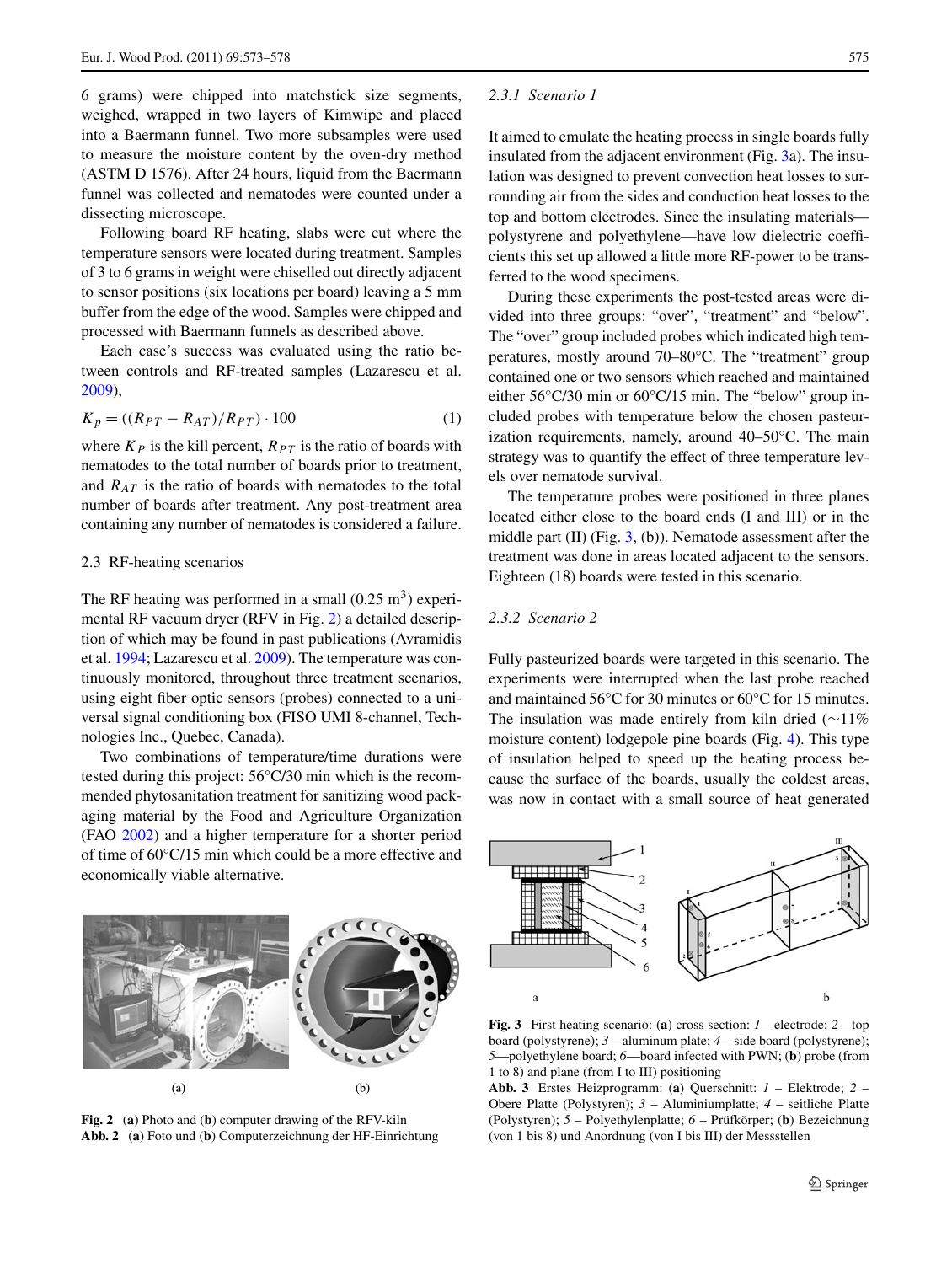

<span id="page-3-0"></span>**Fig. 4** Second scenario: *1*—electrode; *2*—top insulating board  $(40 \times 120 \text{ mm})$ ; *3*—side insulating board  $(40 \times 90 \text{ mm})$ ; *4*—infected board

**Abb. 4** Zweites Heizprogramm: *1* – Elektrode; *2* – Obere Isolierplatte  $(40 \times 120 \text{ mm}^2)$ ; *3* – seitliche Isolierplatte  $(40 \times 90 \text{ mm}^2)$ ; *4* – Prüfkörper

from the side boards. The RF-power inside the specimen was not significantly reduced because the insulation boards were dry (10% moisture content) and therefore "dielectric non-attractive". The temperature probes were located similarly with the previous scenario. Twenty eight (28) boards were tested during this scenario.

#### *2.3.3 Scenario 3*

This scenario was time-based and it was designed to deliver fully pasteurized boards without temperature measurements. The same type of wood insulation as in scenario II was used. The boards were exposed to 50 kW/m<sup>3</sup> for two time periods, namely, 60 min (T1) and 75 min (T2). Nine (9) boards were tested in T1 and ten (10) in T2.

During each scenario two boards (six for all three scenarios) were used as "controls". These boards underwent the same procedures as the test group excepting the heating part; the power was off for a period of time equivalent with the real treatment and then the boards were assessed for live PWN presence.

#### <span id="page-3-1"></span>2.4 RF-power calculations

The power deposited in the material under the exposure to the RF field was calculated using the following formula (Torovnikov [1993](#page-5-14)),

$$
P_L = \pi f \varepsilon_0 \varepsilon'' \int_V |E|^2 dV \tag{2}
$$

<span id="page-3-2"></span>where  $P_L$  is the power loss, in W;  $f$  is the frequency,  $f = 6.78$  Hz;  $\varepsilon_0$  is the permittivity of free space,  $\varepsilon_0 =$ 8.85e–12 F/m; *ε*" is the dielectric loss factor (dimensionless), *E* is the electric field, in V/m and *V* is the volume of the tested specimen, in  $m<sup>3</sup>$ .

The theoretical amount of power  $(P_T)$ , in W) required to raise wood temperature at either 56 or 60°C was calculated by

$$
P_T = \frac{\Delta T c_{pw} W}{t} \tag{3}
$$

where  $\Delta T$  is the temperature difference, in  ${}^{\circ}C$ ;  $c_{pw}$  is the specific heat of wood, in J/(kgK), *W* is wood weight, in kg and *t* is the time, in s.

#### **3 Results and discussion**

The number of nematodes per board ranged from 0 to 469123 with an average of 88154. Based on the average, ten boards contained approximately 880000 nematodes, which satisfy the Probit 9 requirement.

It was found that 100% kill in all tested specimens resulted by RF heating using a power density of  $50 \text{ kW/m}^3$  for 75 minutes. Results for each trial are shown in Table [1.](#page-4-0) In the temperature/time combinations, both 56°C/30 min and 60°C/15 min were effective except in two instances as described below.

In the three instances where pasteurization was expected, but not achieved, namely, in *Scenario 1* above target, *Scenario 2*, 60°C/15 min, and in *Scenario 3*, *T1*, some explanations have been considered. In the first instance, where several of the points along the board were below target, there is a possibility of migration of surviving nematodes from a point of low temperature to a point of high temperature. This problem was alleviated in the following set of experiments by ensuring that all measured points along the board had achieved a minimum temperature during treatment. In the second and third instance a decrease in moisture content of the samples themselves, due to storing over a long period of warmer weather, were also speculated; other reasons might include the distribution of moisture inside the specimens areas with a low moisture content received less RF-energy mainly because of the decrease in dielectric loss factor values. This problem appears to diminish with increasing treatment time.

The amount of RF-power deposited inside a pasteurized board, *PL* calculated with ([2\)](#page-3-1), is largely affected by the amount and distribution of moisture inside wood; different combinations, depicted in Table [2](#page-4-1), show that power loss has similar values for very moist sapwood (150 to 62%) and above fiber saturation point heartwood (32–45%). A drop in moisture content below fiber saturation point for both sapwood and heartwood decreased substantially *PL* value by a magnitude of 1.5 to 3 times; this decrease is largely attributed to the decrease of dielectric loss factor values (Nelson [1978](#page-5-15)).

*PL* values were compared with the theoretical amount of energy required to raise wood temperature in the same amount of time  $(P_T, (3))$  $(P_T, (3))$  $(P_T, (3))$ . The ratio between the two values, which is displayed in the last column of Table [2](#page-4-1), is different from unity mainly because of the uneven temperature distribution inside the wood specimens—the time used for calculation was the time required by the "laziest" sensor to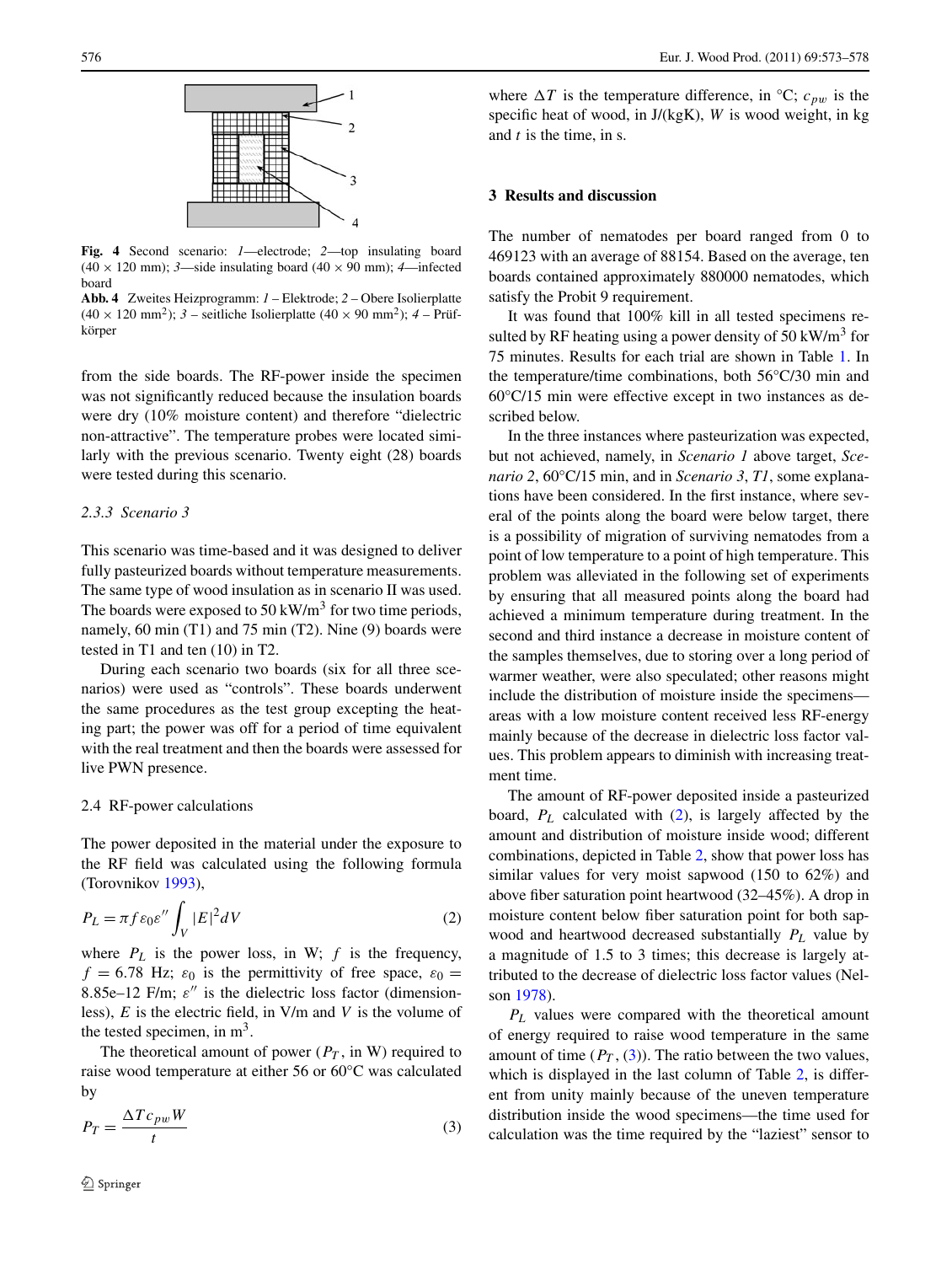<span id="page-4-0"></span>**Table 1** Pasteurization results for all scenarios **Tab. 1** Ergebnisse der

<span id="page-4-2"></span>

| for all scenarios                                                                                                                                                                                                                                                                                      | Trial          | Conditions                    | N             | Number of boards with nematodes |                | $K_p$    |
|--------------------------------------------------------------------------------------------------------------------------------------------------------------------------------------------------------------------------------------------------------------------------------------------------------|----------------|-------------------------------|---------------|---------------------------------|----------------|----------|
| Tab. 1 Ergebnisse der<br>Pasteurisierungsprogramme                                                                                                                                                                                                                                                     |                |                               |               | Pre treatment                   | Post treatment |          |
|                                                                                                                                                                                                                                                                                                        | Scenario 1     |                               |               | Sample points <sup>*</sup>      |                |          |
|                                                                                                                                                                                                                                                                                                        | <b>Below</b>   | 56/30                         | 20            | 20                              |                | 95       |
|                                                                                                                                                                                                                                                                                                        | Target         | 56/30                         | 6             | 6                               | $\Omega$       | 100      |
|                                                                                                                                                                                                                                                                                                        | Over           | 56/30                         | 10            | 10                              |                | 90       |
|                                                                                                                                                                                                                                                                                                        | Below          | 60/15                         | 46            | 42                              | 6              | 86       |
|                                                                                                                                                                                                                                                                                                        | Target         | 60/15                         | 16            | 15                              | $\Omega$       | 100      |
|                                                                                                                                                                                                                                                                                                        | Over           | 60/15                         | 10            | 9                               | $\Omega$       | 100      |
| <sup>*</sup> In Scenario 1 wood was<br>sampled near where probes<br>were located (sample points)<br>rather than boards as a whole.<br>Scenarios 2, 3 and controls<br>considered the board as a whole;<br>N-total number of sample<br>points or boards; $K_p$ —the kill<br>percent (see formula $(1)$ ) | Scenario 2     |                               | <b>Boards</b> |                                 |                |          |
|                                                                                                                                                                                                                                                                                                        | Target         | 56/30                         | 4             | 4                               | $\Omega$       | 100      |
|                                                                                                                                                                                                                                                                                                        | Target         | 60/15                         | 24            | 23                              |                | 96       |
|                                                                                                                                                                                                                                                                                                        | Scenario 3     |                               | <b>Boards</b> |                                 |                |          |
|                                                                                                                                                                                                                                                                                                        | T1             | 50 kW/m <sup>3</sup> ; 60 min | 9             | 9                               | 2              | 78       |
|                                                                                                                                                                                                                                                                                                        | T <sub>2</sub> | 50 kW/m <sup>3</sup> ; 75 min | 10            | 9                               | $\Omega$       | 100      |
|                                                                                                                                                                                                                                                                                                        | Controls       | No RF heat                    | 6             | 6                               | 6              | $\theta$ |

<span id="page-4-1"></span>**Table 2** Time, energy deposited by RF-heating  $(P_L)$  and theoretical calculations of the power required  $(P_T)$  for several moisture content distributions

**Tab. 2** Dauer, durch HF-Behandlung eingebrachte Energie (*PL*) und theoretisch berechnete erforderliche Energie (*PT* ) in Abhängigkeit unterschiedlicher Holzfeuchten

<span id="page-4-3"></span>

| Moisture content,<br>$[\%]$ |       | $P_L$ ,<br>[W] | Time to<br>reach $56^{\circ}$ C, | Time to<br>reach $60^{\circ}$ C, | $P_T$ for 56°C,<br>[W] | $P_T$ for 60°C,<br>[W] | $\frac{P_L}{P_T}$ for<br>56/60°C |
|-----------------------------|-------|----------------|----------------------------------|----------------------------------|------------------------|------------------------|----------------------------------|
| $S^*$                       | $H^*$ |                | [min]<br>[min]                   |                                  |                        |                        |                                  |
| 150                         | 45    | 144.5          | 34.5                             | 42.83                            | 129.11                 | 113.5                  | 1.12/1.27                        |
| 100                         | 45    | 156.1          | 32.5                             | 39                               | 123.04                 | 114.4                  | 1.26/1.36                        |
| 100                         | 32    | 154.8          | 30.67                            | 33.33                            | 120.51                 | 123                    | 1.28/1.26                        |
| 62                          | 32    | 157.3          | 22.5                             | 28                               | 147.62                 | 123.9                  | 1.06/1.26                        |
| 25                          | 20    | 106.6          | 23                               | 26.83                            | 106.29                 | 101.2                  | 1/1.05                           |
| 11                          | 11    | 52.6           | 40                               | 48                               | 47.21                  | 46.16                  | 1.01/1.21                        |

<span id="page-4-4"></span>\*S—sapwood, H—heartwood

| <b>Table 3</b> Total energy<br>consumption for both treatments<br>Tab. 3 | Treatment<br>[°C/min] | Moisture range<br>[%] | Energy consumption<br>[kW/m <sup>3</sup> ] | Total treatment<br>time [min] |
|--------------------------------------------------------------------------|-----------------------|-----------------------|--------------------------------------------|-------------------------------|
| Gesamtenergieverbrauch bei<br>beiden Behandlungen                        | RF 56/30<br>RF 60/15  | 11106                 | 1751                                       | $52.5 - 64.5$<br>$43 - 65$    |

reach either 56 or 60°C. A trade-off between power loss and the required energy was reached for low moisture contents because of the slower heating pace. Anyway, as one can notice in the fourth and fifth columns of Table [2](#page-4-1), the amount of time required to reach the benchmark temperatures increased significantly with a high decrease in moisture content. Designing an industrial scale RF-kiln requires theoretical calculation of the amount of power based on specific heat coefficients and the use of a loss factor of almost 1.5. Values for the energy consumption correlated with moisture content and treatment time are displayed in Table [3.](#page-4-4)

Internal wood damages—honeycomb or collapse—which were visually assessed on the same wood sections cut for nematode evaluation were totally absent in all cases.

# **4 Conclusion**

Based on the experimental set up of this study PWN was successfully eradicated from lodgepole pine boards through high frequency heating by using two temperature/time combinations, namely, 56°C/30 min and 60°C/15 min. A blind